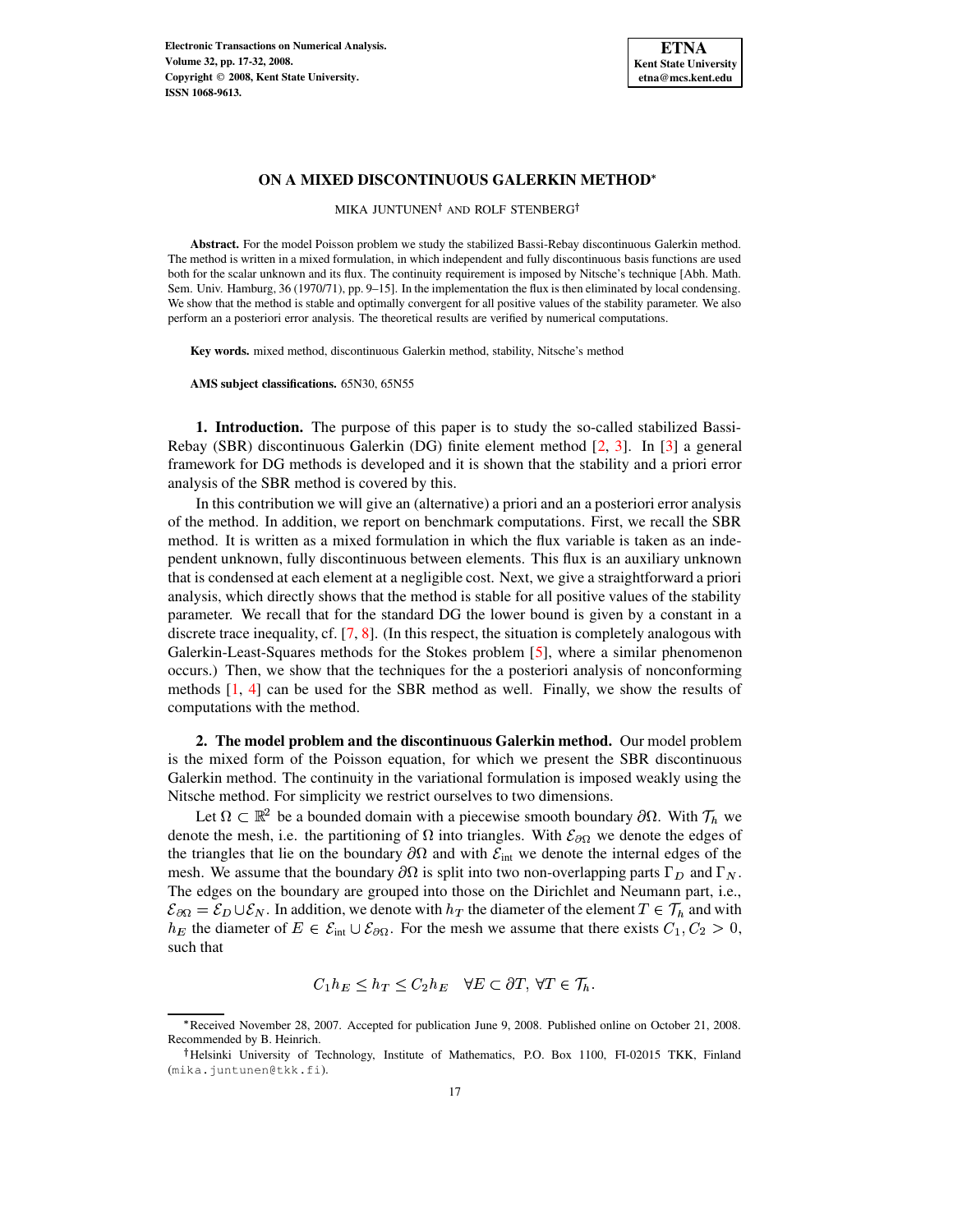<span id="page-1-0"></span>We solve the problem

(2.1) 
$$
-\Delta u = f \quad \text{in } \Omega,
$$

$$
u = u_0 \quad \text{on } \Gamma_D,
$$

$$
\nabla u \cdot \mathbf{n} = g \quad \text{on } \Gamma_N,
$$

in which the load  $f \in L^2(\Omega)$ ,  $u_0 \in H^{1/2}(\Gamma_D)$  and  $g \in L^2(\Gamma_N)$ . Instead of solving [\(2.1\)](#page-1-0) directly, we pose the problem in an equivalent mixed form

(2.2) 
$$
\begin{aligned}\n\sigma - \nabla u &= 0 \quad \text{in } \Omega, \\
\nabla \cdot \sigma + f &= 0 \quad \text{in } \Omega, \\
u &= u_0 \quad \text{on } \Gamma_D, \\
\sigma \cdot n &= g \quad \text{on } \Gamma_N.\n\end{aligned}
$$

Next we derive a discrete form for  $(2.2)$ . We begin with the definition of the finite element spaces:

<span id="page-1-3"></span><span id="page-1-1"></span>
$$
V_h := \{ v \in L^2(\Omega) \mid v_{|T} \in \mathcal{P}_k(T) \,\forall T \in \mathcal{T}_h \,\},
$$
  
\n
$$
W_h := \{ v \in [L^2(\Omega)]^2 \mid v_{|T} \in [\mathcal{P}_{k-1}(T)]^2 \,\forall T \in \mathcal{T}_h \},
$$

in which  $\mathcal{P}_k(T)$  denotes the polynomials of order k on T. Multiplying the first equation in [\(2.2\)](#page-1-1) with a test function  $\tau \in W_h$  and integrating over the domain  $\Omega$  yields

(2.3) 
$$
(\boldsymbol{\sigma}, \boldsymbol{\tau})_{\Omega} - (\nabla u, \boldsymbol{\tau})_{\Omega} = 0.
$$

Multiplying the second equation of [\(2.2\)](#page-1-1) with a test function  $v \in V_h$  and integrating by parts we get

(2.4)  
\n
$$
(-f, v)_{\Omega} = \sum_{T \in \mathcal{T}_h} (\nabla \cdot \boldsymbol{\sigma}, v)_T = \sum_{T \in \mathcal{T}_h} \{-(\boldsymbol{\sigma}, \nabla v)_T + \langle \boldsymbol{\sigma} \cdot \boldsymbol{n}, v \rangle_{\partial T}\}
$$
\n
$$
= \sum_{T \in \mathcal{T}_h} -(\boldsymbol{\sigma}, \nabla v)_T + \sum_{E \in \mathcal{E}_{int}} \langle {\{\boldsymbol{\sigma} \cdot \boldsymbol{n}\}, [v]} \rangle_E
$$
\n
$$
+ \sum_{E \in \mathcal{E}_D} \langle {\boldsymbol{\sigma} \cdot \boldsymbol{n}, v} \rangle_E + \sum_{E \in \mathcal{E}_N} \langle g, v \rangle_E,
$$

in which we have employed the continuity of the normal component of the flux and used the notation

$$
\{\boldsymbol{\sigma}\cdot\boldsymbol{n}\}:=\frac{1}{2}(\boldsymbol{\sigma}_1+\boldsymbol{\sigma}_2)\cdot\boldsymbol{n}_1,\\ \llbracket v\rrbracket:=v_1-v_2.
$$

Above, the subindices denote the functions on triangles  $T_1$  and  $T_2$  sharing an edge E and  $n_1$ denotes the outward pointing normal vector of  $T_1$ .

Neither the Dirichlet boundary condition nor the continuity are imposed in the solution spaces. Therefore, we need to enforce them in the variational form. Since the correct solution u is continuous and fulfils  $u_{\Gamma_D} = u_0$ , it holds

<span id="page-1-2"></span>(2.5) 
$$
\sum_{E \in \mathcal{E}_{int}} -\frac{\gamma}{h_E} \langle [u], [v] \rangle_E = 0 \text{ and}
$$

(2.6) 
$$
\sum_{E \in \mathcal{E}_D} -\frac{\gamma}{h_E} \langle u, v \rangle_E = \sum_{E \in \mathcal{E}_D} -\frac{\gamma}{h_E} \langle u_0, v \rangle_E,
$$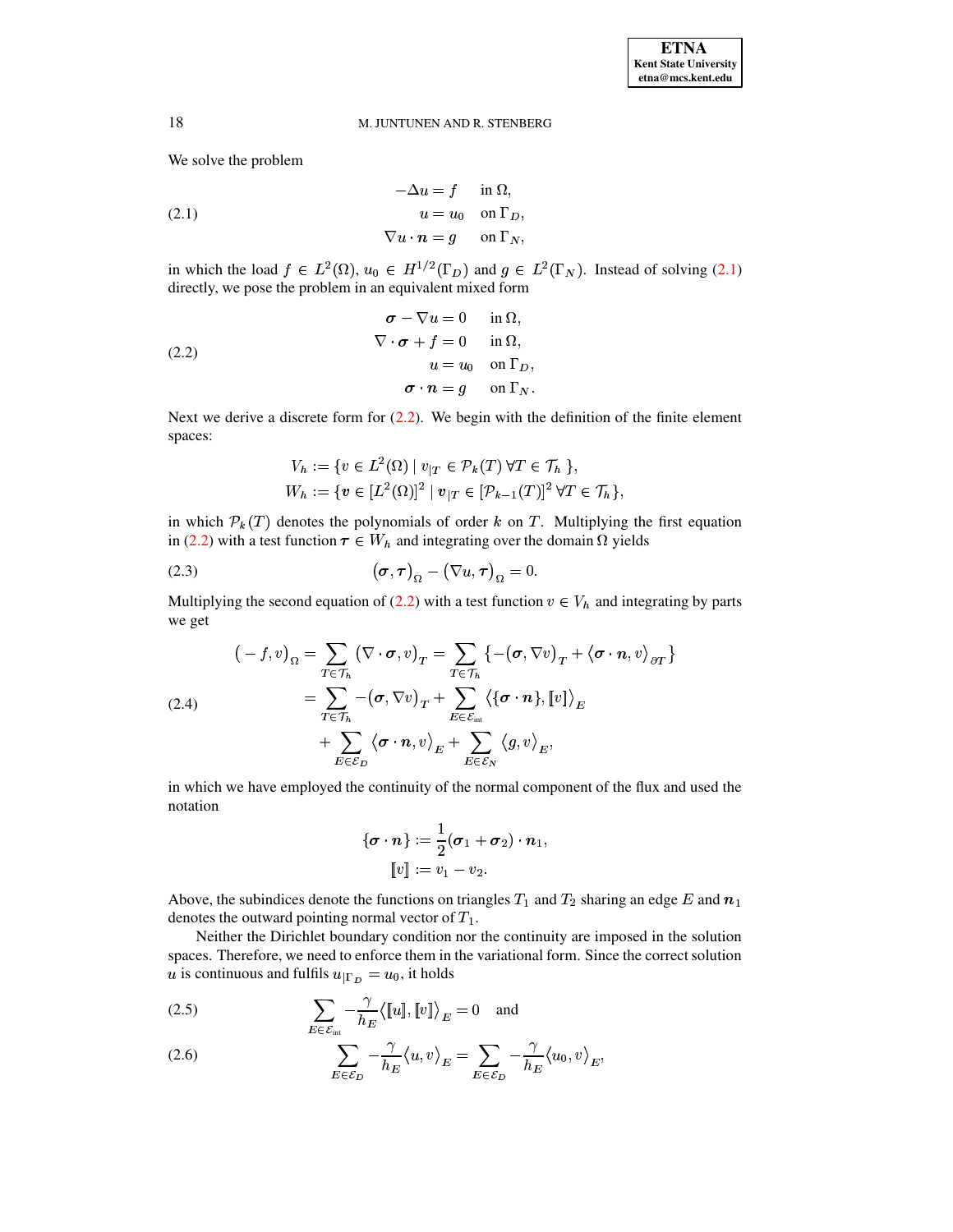| <b>ETNA</b>                  |
|------------------------------|
| <b>Kent State University</b> |
| etna@mcs.kent.edu            |

in which we have introduced the positive stability parameter  $\gamma > 0$ . (2.5) enforces the continuity and  $(2.6)$  enforces the Dirichlet boundary condition. The model problem is symmetric, and thus it is logical to maintain this also in the variational form. Once again due to the continuity and the Dirichlet boundary conditions we have

<span id="page-2-0"></span>(2.7) 
$$
\sum_{E \in \mathcal{E}_{int}} \langle \{\boldsymbol{\tau} \cdot \boldsymbol{n}\}, [u]\rangle_E = 0 \text{ and}
$$

(2.8) 
$$
\sum_{E \in \mathcal{E}_D} \langle \tau \cdot \mathbf{n}, u \rangle_E = \sum_{E \in \mathcal{E}_D} \langle \tau \cdot \mathbf{n}, u_0 \rangle_E
$$

Combining  $(2.3)$ – $(2.8)$  yields the stabilized Bassi-Rebay method [3]. **The SBR Method.** Find  $(u_h, \sigma_h) \in V_h \times W_h$ , such that

(2.9) 
$$
a(u_h, \sigma_h; v, \tau) = \mathcal{L}(v, \tau) \quad \forall (v, \tau) \in V_h \times W_h,
$$

in which

<span id="page-2-1"></span>
$$
a(u, \sigma; v, \tau) := \sum_{T \in \mathcal{T}_h} \left[ (\sigma, \tau)_T - (\nabla u, \tau)_T - (\sigma, \nabla v)_T \right] + \sum_{E \in \mathcal{E}_{int}} \left[ \langle \{ \sigma \cdot n \}, \llbracket v \rrbracket \rangle_E + \langle \{ \tau \cdot n \}, \llbracket u \rrbracket \rangle_E \right] + \sum_{E \in \mathcal{E}_D} \left[ \langle \sigma \cdot n, v \rangle_E + \langle \tau \cdot n, u \rangle_E \right] - \sum_{E \in \mathcal{E}_{int}} \frac{\gamma}{h_E} \langle \llbracket u \rrbracket, \llbracket v \rrbracket \rangle_E - \sum_{E \in \mathcal{E}_D} \frac{\gamma}{h_E} \langle u, v \rangle_E
$$

and

$$
\mathcal{L}(v,\tau) := (-f,v)_{\Omega} - (g,v)_{\Gamma_N} + \sum_{E \in \mathcal{E}_D} \langle \tau \cdot n, u_0 \rangle_E - \sum_{E \in \mathcal{E}_D} \frac{\gamma}{h_E} \langle u_0, v \rangle_E.
$$

By the derivation of the variational form it is clear that the proposed method is consistent, i.e., the solution to  $(2.2)$  is also the solution to the variational problem  $(2.9)$ .

The energy norm of the variational problem is

$$
\begin{aligned} |||v,\tau|||^2 &:= \sum_{T \in \mathcal{T}_h} \left[ \|\tau\|_{L^2(T)}^2 + \|\nabla v\|_{L^2(T)}^2 \right] \\ &+ \sum_{E \in \mathcal{E}_{\text{int}}} \frac{1}{h_E} \|\llbracket v \rrbracket \|_{L^2(E)}^2 + \sum_{E \in \mathcal{E}_D} \frac{1}{h_E} \|v\|_{L^2(E)}^2 \end{aligned}
$$

<span id="page-2-2"></span>Note that the energy norm is mesh dependent. In order to prove the method to be continuous and elliptic in the energy norm we need the following estimate (which is easily proved by scaling).

LEMMA 2.1. These exists a positive constant  $C_I$ , such that

$$
h_E \|\boldsymbol{\tau}\|_{L^2(\partial T)}^2 \le C_I \|\boldsymbol{\tau}\|_{L^2(T)}^2 \quad \forall \boldsymbol{\tau} \in W_h \text{ and } \forall T \in \mathcal{T}_h.
$$

With Lemma 2.1 it is straightforward to show that the proposed bilinear form  $a(\cdot, \cdot; \cdot, \cdot)$ and the linear functional  $\mathcal{L}(\cdot, \cdot)$  are continuous in the energy norm  $\|\cdot, \cdot\|$ .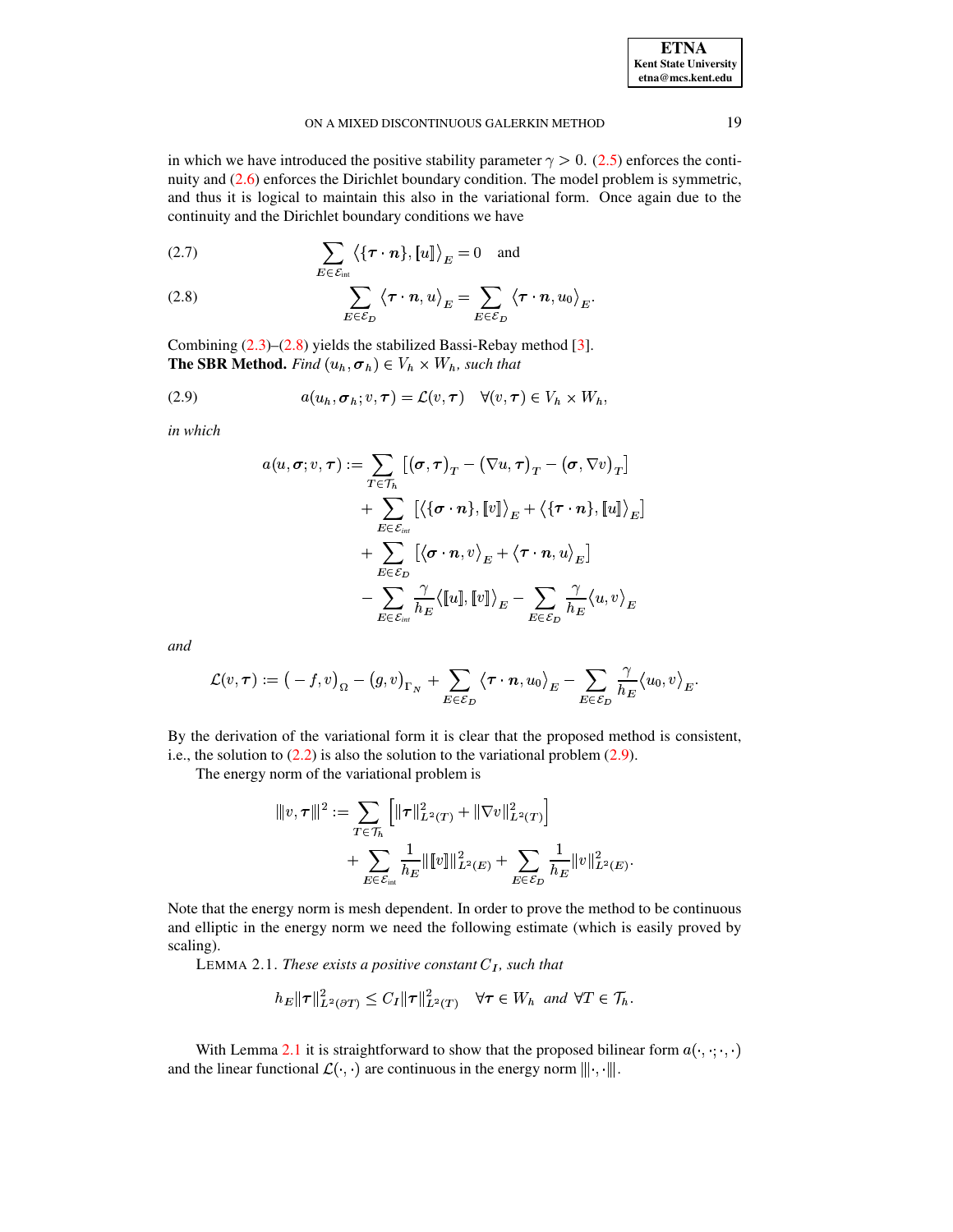3. The stability and the a priori error estimates. In this section we show that the method is stable for all positive values of the stability parameter  $\gamma$ .

THEOREM 3.1. There exists a positive constant  $C$ , such that

(3.1) 
$$
\sup_{(v,\tau)\in V_h\times W_h} \frac{a(u,\sigma; v,\tau)}{\| |v,\tau| \|} \geq C \| |u,\sigma| \| \quad \forall (u,\sigma) \in V_h \times W_h
$$

<span id="page-3-3"></span><span id="page-3-1"></span>Proof. First, we note that

$$
(3.2) \quad a(u,\sigma;-u,\sigma) = \sum_{T \in \mathcal{T}_h} ||\sigma||_{L^2(T)}^2 + \sum_{E \in \mathcal{E}_{int}} \frac{\gamma}{h_E} ||[u]||_{L^2(E)}^2 + \sum_{E \in \mathcal{E}_D} \frac{\gamma}{h_E} ||u||_{L^2(E)}^2.
$$

Next, we choose  $\kappa \in W_h$ , such that  $\kappa = \nabla u$ , which yields

(3.3) 
$$
\left(\boldsymbol{\kappa}, \nabla u\right)_T = \|\nabla u\|_{L^2(T)}^2 \quad \text{and} \quad \|\boldsymbol{\kappa}\|_{L^2(T)} \le \|\nabla u\|_{L^2(T)}.
$$

Then by the Schwarz inequality we get

<span id="page-3-0"></span>
$$
a(u, \sigma; 0, -\kappa) = \sum_{T \in \mathcal{T}_h} \left[ -(\sigma, \kappa)_T + (\nabla u, \kappa)_T \right] - \sum_{E \in \mathcal{E}_{int}} \left\langle \{\kappa \cdot n\}, \llbracket u \rrbracket \right\rangle_E
$$
  

$$
- \sum_{E \in \mathcal{E}_D} \left\langle \kappa \cdot n, u \right\rangle_E
$$
  

$$
\geq \sum_{T \in \mathcal{T}_h} \left[ \|\nabla u\|_{L^2(T)}^2 - \|\sigma\|_{L^2(T)} \|\kappa\|_{L^2(T)} \right]
$$
  

$$
- \sum_{E \in \mathcal{E}_{int}} \frac{1}{2} \left[ h_E^{1/2} \|\kappa_1 \cdot n_1\|_{L^2(E)} h_E^{-1/2} \|\llbracket u \rrbracket \|_{L^2(E)}
$$
  

$$
+ h_E^{1/2} \|\kappa_2 \cdot n_1\|_{L^2(E)} h_E^{-1/2} \|\llbracket u \rrbracket \|_{L^2(E)}
$$
  

$$
- \sum_{E \in \mathcal{E}_D} h_E^{1/2} \|\kappa \cdot n\|_{L^2(E)} h_E^{-1/2} \|\llbracket u \rrbracket \|_{L^2(E)}.
$$

For  $\delta > 0$ , Lemma 2.1, (3.3) and Young's inequality give

$$
a(u, \sigma; 0, -\kappa) \ge \sum_{T \in \mathcal{T}_h} ||\nabla u||_{L^2(T)}^2 - \frac{1}{2\delta} ||\sigma||_{L^2(\Omega)}^2 - \frac{\delta}{2} \sum_{T \in \mathcal{T}_h} ||\nabla u||_{L^2(T)}^2 - \frac{C_I \delta}{2} \sum_{T \in \mathcal{T}_h} ||\nabla u||_{L^2(T)}^2 - \frac{1}{2\delta} \sum_{E \in \mathcal{E}_{\text{int}}} \frac{1}{h_E} ||u||_{L^2(E)}^2 - \frac{1}{2\delta} \sum_{E \in \mathcal{E}_D} \frac{1}{h_E} ||u||_{L^2(E)}^2
$$
  

$$
= \left(1 - \frac{\delta}{2}(1 + C_I)\right) \sum_{T \in \mathcal{T}_h} ||\nabla u||_{L^2(T)}^2 - \frac{1}{2\delta} ||\sigma||_{L^2(\Omega)}^2 - \frac{1}{2\delta} \sum_{E \in \mathcal{E}_{\text{int}}} \frac{1}{h_E} ||u||_{L^2(E)}^2 - \frac{1}{2\delta} \sum_{E \in \mathcal{E}_D} \frac{1}{h_E} ||u||_{L^2(E)}^2.
$$

<span id="page-3-2"></span>Choosing  $\delta < 2/(1 + C_I)$  yields

(3.4)  

$$
a(u, \sigma; 0, -\kappa) \ge -C_1 \|\sigma\|_{L^2(\Omega)}^2 + C_2 \sum_{T \in \mathcal{T}_h} \|\nabla u\|_{L^2(T)}^2
$$

$$
-C_1 \sum_{E \in \mathcal{E}_{int}} \frac{1}{h_E} \|\llbracket u \rrbracket\|_{L^2(E)}^2 - C_1 \sum_{E \in \mathcal{E}_D} \frac{1}{h_E} \|\llbracket u \rrbracket_{L^2(E)}^2,
$$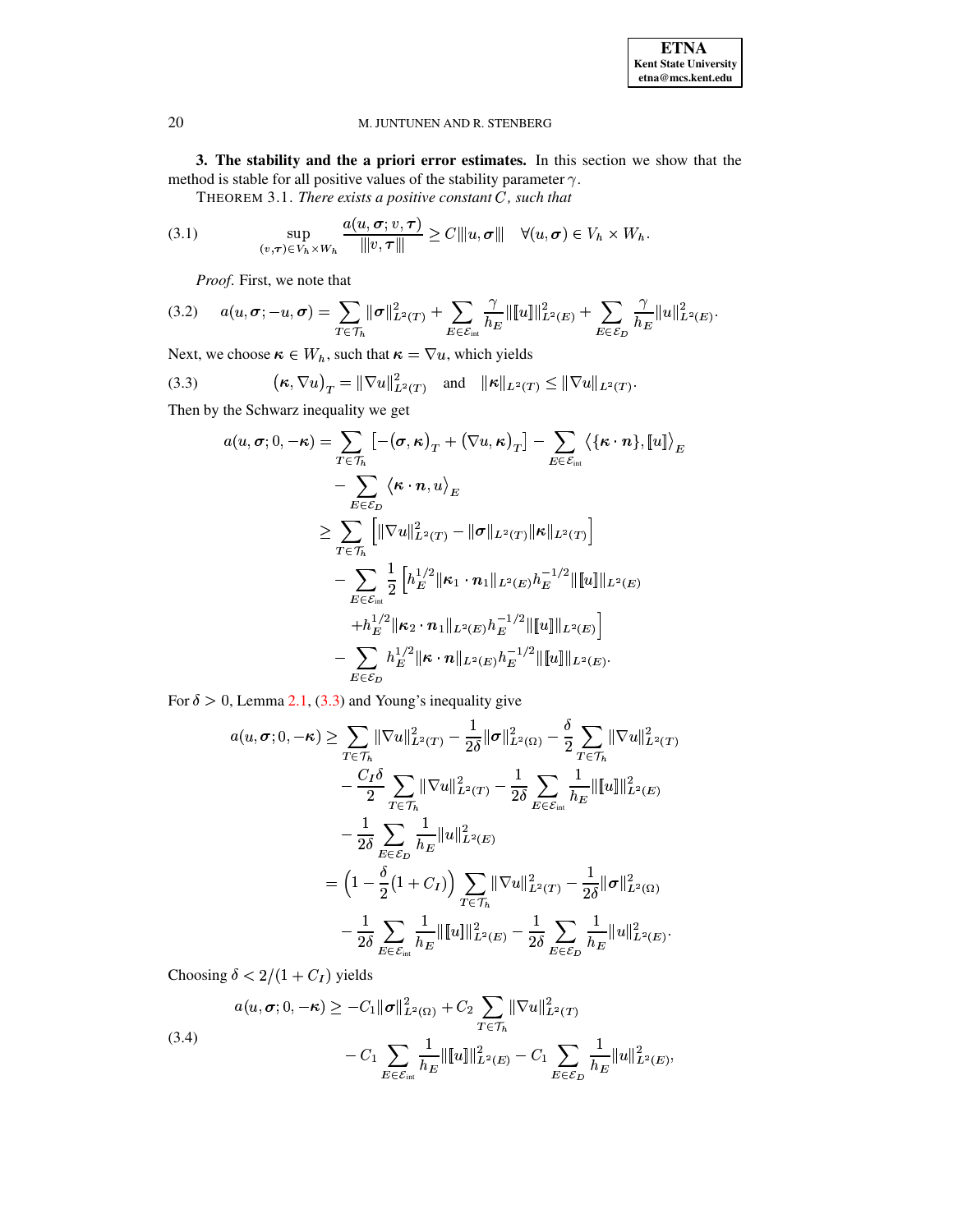<span id="page-4-0"></span>with positive constants  $C_1$  and  $C_2$  independent of the stability parameter  $\gamma$ . Using the linearity and combining  $(3.2)$  and  $(3.4)$  we get

(3.5)  

$$
a(u, \sigma, -u, \sigma - \epsilon \kappa) \ge (1 - \epsilon C_1) \|\sigma\|_{L^2(\Omega)}^2 + \epsilon C_2 \sum_{T \in \mathcal{T}_h} \|\nabla u\|_{L^2(T)}^2
$$

$$
+ (\gamma - \epsilon C_1) \sum_{E \in \mathcal{E}_{int}} \frac{1}{h_E} \|\llbracket u \rrbracket_{L^2(E)}^2 + (\gamma - \epsilon C_1) \sum_{E \in \mathcal{E}_D} \frac{1}{h_E} \|u\|_{L^2(E)}^2
$$

Choosing the parameter  $\epsilon$ , such that

<span id="page-4-2"></span>
$$
\epsilon > 0
$$
,  $\epsilon < \frac{1}{C_1}$  and  $\epsilon < \frac{\gamma}{C_1}$ ,

<span id="page-4-1"></span>the inequality  $(3.5)$  gives

(3.6) 
$$
a(u, \sigma, -u, \sigma - \epsilon \kappa) \geq C_3 ||u, \sigma||^2,
$$

with a constant  $C_3 > 0$ . By the definition of  $\kappa$  it is clear that

Substituting  $(3.6)$  and  $(3.7)$  into the left hand side of  $(3.1)$  proves the claim. О

From the stability and consistency we directly get the a priori estimate. The lower bound  $s > 3/2$  ensures that  $\sigma \cdot n \in L^2(E)$  for all  $E \in \mathcal{E}_{int} \cup \mathcal{E}_{\partial \Omega}$ .

THEOREM 3.2. For  $u \in H^s(\Omega)$ , with  $3/2 < s \leq k + 1$  it holds

$$
||u-u_h, \sigma-\sigma_h||| \leq Ch^{s-1}||u||_{H^s(\Omega)}.
$$

From above we see that the difference of this method compared to the standard discontinuous Galerkin method is that the lower bound (i.e. zero) is readily available. Let us discuss the implementation of the method a little further. The form of the discrete equations is the following

$$
\begin{bmatrix} \mathbf{A} & \mathbf{B} \\ \mathbf{B}^T & \mathbf{C} \end{bmatrix} \begin{bmatrix} \Sigma \\ \mathbf{U} \end{bmatrix} = \begin{bmatrix} \mathbf{0} \\ \mathbf{F} \end{bmatrix},
$$

<span id="page-4-3"></span>where  $\Sigma$  and U are the degrees of freedom for  $\sigma_h$  and  $u_h$ , respectively. Eliminating  $\Sigma$ , yields the system of equations for U:

$$
(3.8) \qquad (\mathbf{C} - \mathbf{B}^T \mathbf{A}^{-1} \mathbf{B}) \mathbf{U} = \mathbf{F}.
$$

Since the matrix **A** corresponds to the part  $\sum_{T \in \mathcal{T}_h} (\sigma, \tau)_T$  in the bilinear form it is inverted element by element (i.e. condensed) and the cost of this is negligible. For triangular elements the situation is even simpler. An orthogonalization of the basis functions on the reference element gives orthogonal functions on the real element and in this case A is diagonal. Further, it should be noted that the stability of the method implies that the matrix in  $(3.8)$  is positively definite. The conclusion is hence, that this method is implemented very similarly to the standard discontinuous Galerkin method, but with the advantage that the stability is ensured for all values of the stability parameter.

21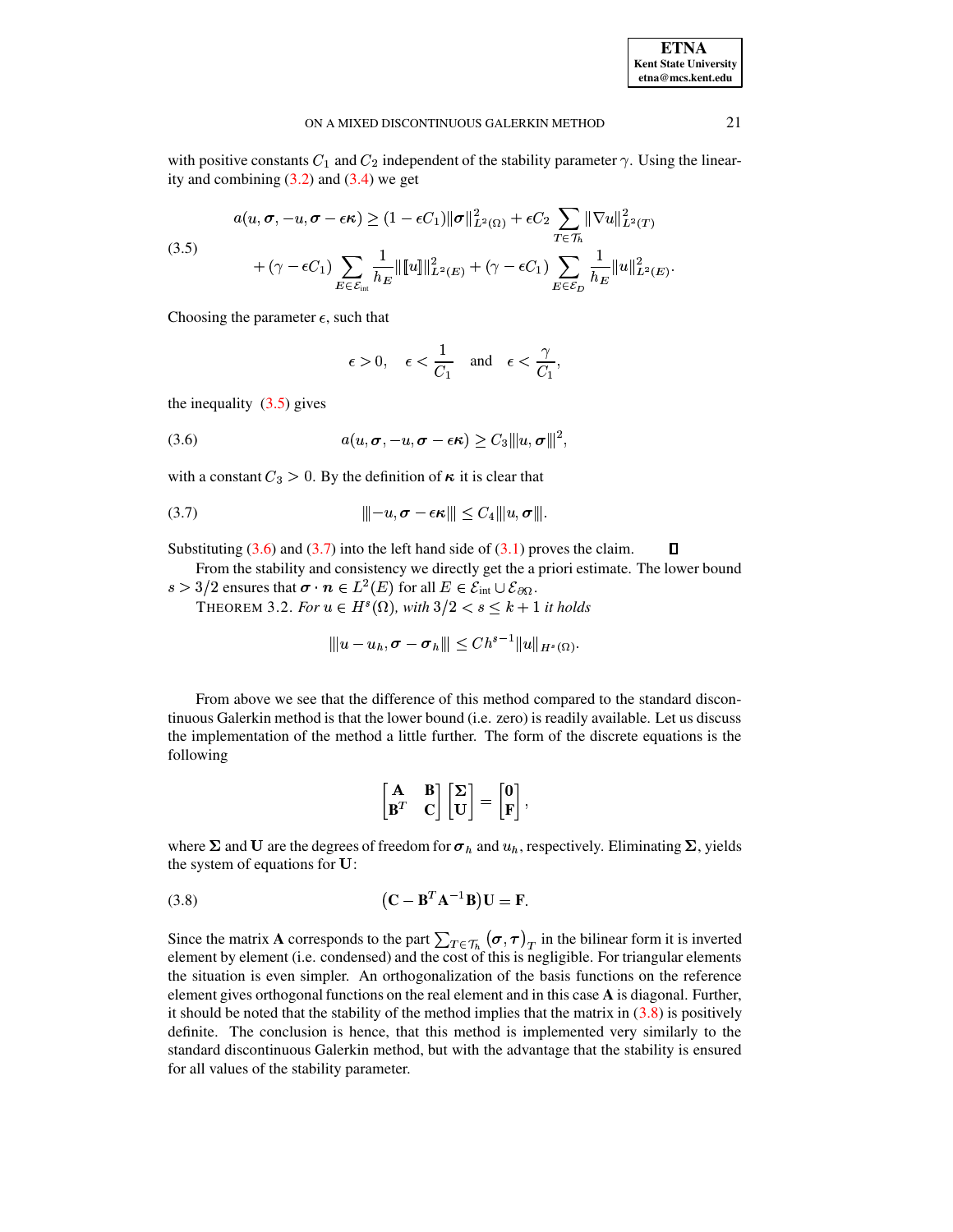4. The a posteriori error estimate. In this section we introduce and prove the following a posteriori error estimate for the method.

THEOREM 4.1. There exists a positive constant  $C$ , such that

<span id="page-5-0"></span>
$$
||u - u_h, \sigma - \sigma_h||| \leq C \Big(\sum_{T \in \mathcal{T}_h} \eta_T^2\Big)^{1/2}
$$

in which

$$
\eta_T^2 := h_T^2 \|\nabla \cdot \sigma_h + f\|_{L^2(T)}^2 + \|\sigma_h - \nabla u_h\|_{L^2(T)}^2 \n+ h_E \|\[\sigma_h \cdot n\]\|_{L^2(\partial T \cap \mathcal{E}_{int})}^2 + \frac{1}{h_E} \|\[u_h\]\|_{L^2(\partial T \cap \mathcal{E}_{int})}^2 \n+ h_E \|\sigma \cdot n - g\|_{L^2(\partial T \cap \mathcal{E}_N)} + \frac{1}{h_E} \|u_h - u_0\|_{L^2(\partial T \cap \mathcal{E}_D)}^2
$$

In the proof of Theorem  $4.1$  we need the following Helmholtz decomposition, cf.  $[1, 4, 6]$ .

<span id="page-5-1"></span>THEOREM 4.2. For every vector  $\tau \in [L^2(\Omega)]^2$ , with  $\tau \cdot n = g$  on  $\Gamma_N$ , there exists  $\psi \in H^1(\Omega)$ , with  $\psi_{|\Gamma_D} = 0$ , and  $q \in H^1(\Omega)/\mathbb{R}$ , with  $\operatorname{curl} q \cdot n_{|\Gamma_N} = 0$ , such that

$$
\tau = \nabla \psi + \mathbf{curl} \, q \quad \text{and} \quad ||\tau||^2_{L^2(\Omega)} = ||\nabla \psi||^2_{L^2(\Omega)} + ||\mathbf{curl} \, q||^2_{L^2(\Omega)}.
$$

The curl operator, used in the Theorem  $4.2$ , is defined as

$$
\mathbf{curl}\,v:=\left[\begin{array}{c}-\frac{\partial v}{\partial x_2}\\\frac{\partial v}{\partial x_1}\end{array}\right],
$$

when  $v \in H^1(\Omega)$  and  $\Omega \subset \mathbb{R}^2$ . We define the tangent to an edge  $E \in \mathcal{E}_{int} \cup \mathcal{E}_{\partial \Omega}$  by

$$
\boldsymbol{t} := \left[ \begin{array}{c} t_1 \\ t_2 \end{array} \right] = \left[ \begin{array}{c} -n_2 \\ n_1 \end{array} \right],
$$

in which  $\mathbf{n} = (n_1, n_2)$  denotes the outer normal vector of the edge E. The operator  $\nabla \times$  is defined by

$$
\nabla \times \left[ \begin{array}{c} v_1 \\ v_2 \end{array} \right] := \frac{\partial v_2}{\partial x_1} - \frac{\partial v_1}{\partial x_2}
$$

<span id="page-5-2"></span>*Proof of Theorem 4.1.* Since the exact solution is continuous and fulfils the boundary conditions, we get

(4.1)  

$$
\|u - u_h, \sigma - \sigma_h\|^2 = \|\sigma - \sigma_h\|^2_{L^2(\Omega)} + \sum_{T \in \mathcal{T}_h} \|\nabla u - \nabla u_h\|^2_{L^2(T)}
$$

$$
+ \sum_{E \in \mathcal{E}_{int}} \frac{1}{h_E} \|\tilde{u}_h\|^2_{L^2(E)} + \sum_{E \in \mathcal{E}_D} \frac{1}{h_E} \|u_0 - u_h\|^2_{L^2(E)}
$$

The two last terms of (4.1) already belong to the indicator  $\eta_T$  and therefore we only need to estimate the first two terms. We begin with the first term. The definition of the norm and Theorem 4.2 yield

<span id="page-5-3"></span>(4.2)  
\n
$$
\|\boldsymbol{\sigma} - \boldsymbol{\sigma}_h\|_{L^2(\Omega)} = \sup_{\boldsymbol{\tau} \in [L^2(\Omega)]^2} \frac{(\boldsymbol{\sigma} - \boldsymbol{\sigma}_h, \boldsymbol{\tau})_{\Omega}}{\|\boldsymbol{\tau}\|_{L^2(\Omega)}} \leq \sup_{\psi} \frac{(\boldsymbol{\sigma} - \boldsymbol{\sigma}_h, \nabla \psi)_{\Omega}}{\|\nabla \psi\|_{L^2(\Omega)} + \sup_{q} \frac{(\boldsymbol{\sigma} - \boldsymbol{\sigma}_h, \operatorname{curl} q)_{\Omega}}{\|\nabla q\|_{L^2(\Omega)}}.
$$

22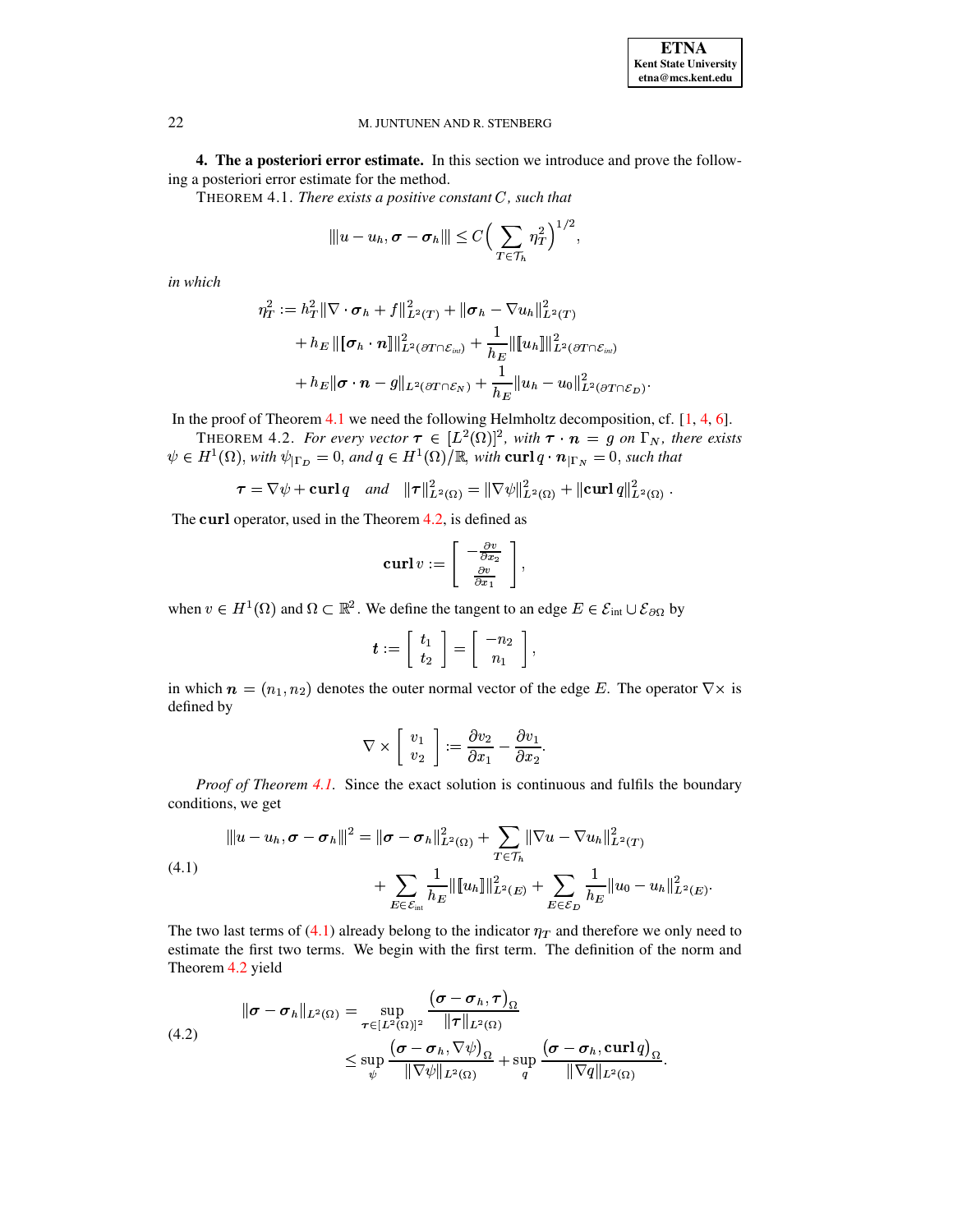| <b>ETNA</b>                  |
|------------------------------|
| <b>Kent State University</b> |
| etna@mcs.kent.edu            |

Next we turn our attention to the first term in (4.2). Since  $\psi \in H^1(\Omega)$  and  $\psi|_{\Gamma_D} = 0$ , there exists a continuous and piecewise linear Clément interpolation  $I_h \psi$  that vanishes on the boundary  $\Gamma_D$  and fulfils

<span id="page-6-0"></span>
$$
(4.3) \quad \sum_{T \in \mathcal{T}_h} h_T^{-1} \|\psi - I_h \psi\|_{L^2(T)} + \sum_{E \in \mathcal{E}_{\text{int}} \cup \mathcal{E}_N} h_E^{-1/2} \|\psi - I_h \psi\|_{L^2(E)} \leq C \|\nabla \psi\|_{L^2(\Omega)}.
$$

The bilinear form gives us

(4.4) 
$$
0 = a(u - u_h, \sigma - \sigma_h; I_h \psi, 0) = \sum_{T \in \mathcal{T}_h} (\sigma - \sigma_h, \nabla I_h \psi)_T.
$$

The orthogonality above yields

$$
(\boldsymbol{\sigma} - \boldsymbol{\sigma}_h, \nabla \psi)_\Omega = \sum_{T \in \mathcal{T}_h} (\boldsymbol{\sigma} - \boldsymbol{\sigma}_h, \nabla (\psi - I_h \psi))_T
$$
  
\n
$$
= \sum_{T \in \mathcal{T}_h} \left[ -(\nabla \cdot (\boldsymbol{\sigma} - \boldsymbol{\sigma}_h), \psi - I_h \psi)_T + ((\boldsymbol{\sigma} - \boldsymbol{\sigma}_h) \cdot \boldsymbol{n}, \psi - I_h \psi)_{\partial T} \right]
$$
  
\n
$$
= \sum_{T \in \mathcal{T}_h} (\nabla \cdot \boldsymbol{\sigma}_h + f, \psi - I_h \psi)_T + \sum_{E \in \mathcal{E}_{int}} \left( [(\boldsymbol{\sigma} - \boldsymbol{\sigma}_h) \cdot \boldsymbol{n}], \{\psi - I_h \psi\} \right)_E
$$
  
\n
$$
+ \sum_{E \in \mathcal{E}_N} \langle g - \boldsymbol{\sigma}_h \cdot \boldsymbol{n}, \psi - I_h \psi \rangle_E.
$$

Applying the Schwarz inequality and  $(4.3)$  gives

$$
(\sigma - \sigma_h, \nabla \psi)_{\Omega}
$$
  
\n
$$
\leq \sum_{T \in \mathcal{T}_h} h_T \|\nabla \cdot \sigma_h + f\|_{L^2(T)} h_T^{-1} \|\psi - I_h \psi\|_{L^2(T)}
$$
  
\n
$$
+ \sum_{E \in \mathcal{E}_{int}} h_E^{1/2} \|\[\sigma_h \cdot n\]\|_{L^2(E)} h_E^{-1/2} \|\psi - I_h \psi\|_{L^2(E)}
$$
  
\n
$$
+ \sum_{E \in \mathcal{E}_N} h_E^{1/2} \|g - \sigma_h \cdot n\|_{L^2(E)} h_E^{-1/2} \|\psi - I_h \psi\|_{L^2(E)}
$$
  
\n
$$
\leq C \Biggl\{ \sum_{T \in \mathcal{T}_h} h_T^2 \|\nabla \cdot \sigma_h + f\|_{L^2(T)}^2 + \sum_{E \in \mathcal{E}_{int}} h_E \|\[\sigma_h \cdot n\]\|_{L^2(E)}^2
$$
  
\n
$$
+ \sum_{E \in \mathcal{E}_N} h_E \ \|g - \sigma_h \cdot n\|_{L^2(E)}^2 \Biggr\}^{1/2} \|\nabla \psi\|_{L^2(\Omega)}.
$$

Now, the first term in (4.2) is bounded by the indicator  $\eta_T$ .

Next, we consider the second term. For the function  $q \in H^1(\Omega)/\mathbb{R}$  we construct a piecewise linear interpolate  $\pi_h q$  in the following way. Since curl  $q \cdot n_{\mid \Gamma_N} = 0$ , it follows that  $q_{\mid \Gamma_N}$  is a constant. On  $\Gamma_N$  we thus assign this constant value to  $\pi_h q$ . For all other vertices we use the Clément construction. The following interpolation estimate holds.

<span id="page-6-1"></span>
$$
(4.5) \quad \sum_{T \in \mathcal{T}_h} h_T^{-1} \|q - \pi_h q\|_{L^2(T)} + \sum_{E \in \mathcal{E}_{int} \cup \mathcal{E}_D} h_E^{-1/2} \|q - \pi_h q\|_{L^2(E)} + \|\text{curl}(q - \pi_h q)\|_{L^2(\Omega)} \le C \|\text{curl}\, q\|_{L^2(\Omega)}.
$$

23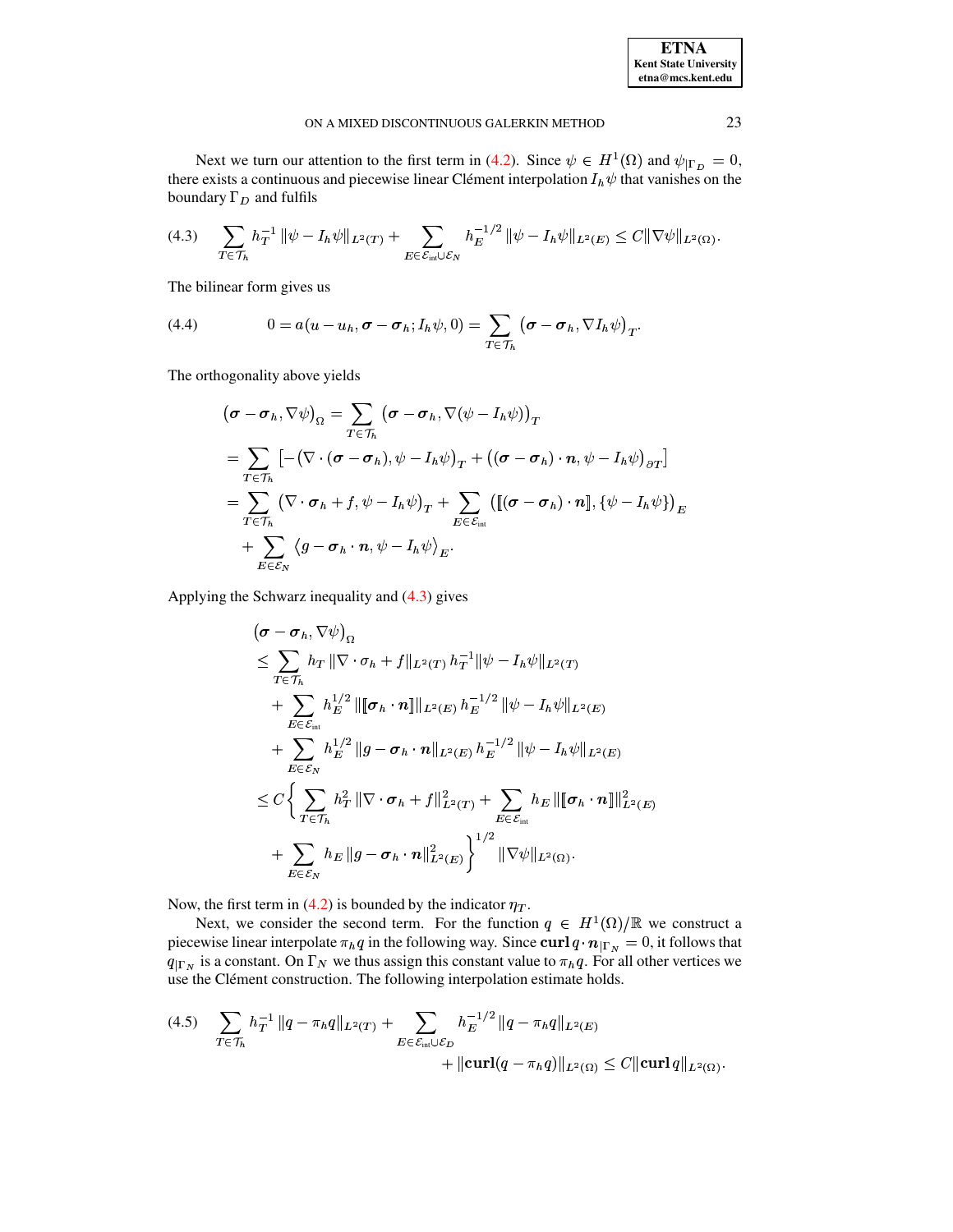Integrating by parts gives us

$$
0 = a(u - u_h, \sigma - \sigma_h; 0, \operatorname{curl} \pi_h q) = \sum_{T \in \mathcal{T}_h} (\sigma - \sigma_h, \operatorname{curl} \pi_h q)_T,
$$

which leads to

$$
(\boldsymbol{\sigma} - \boldsymbol{\sigma}_h, \mathbf{curl}\,q)_{\Omega} = \sum_{T \in \mathcal{T}_h} (\nabla u - \boldsymbol{\sigma}_h, \mathbf{curl}(q - \pi_h q))_T
$$
  
= 
$$
\sum_{T \in \mathcal{T}_h} [(\nabla u - \nabla u_h, \mathbf{curl}(q - \pi_h q))_T + (\nabla u_h - \boldsymbol{\sigma}_h, \mathbf{curl}(q - \pi_h q))_T]
$$
  
=:  $R_1 + R_2$ .

Integrating by parts and using the result  $\nabla \times \nabla v = 0$  in T we get

$$
R_1 = \sum_{T \in \mathcal{T}_h} \left[ -(\nabla \times \nabla (u - u_h), q - \pi_h q)_T + (\nabla (u - u_h) \cdot \boldsymbol{t}, q - \pi_h q)_{\partial T} \right]
$$
  
\n
$$
= \sum_{E \in \mathcal{E}_{int}} \left\langle \left[ \nabla (u - u_h) \cdot \boldsymbol{t} \right], q - \pi_h q \right\rangle_E + \sum_{E \in \mathcal{E}_{\partial \Omega}} \left\langle \nabla (u - u_h) \cdot \boldsymbol{t}, q - \pi_h q \right\rangle_E
$$
  
\n
$$
= - \sum_{E \in \mathcal{E}_{int}} \left\langle \left[ \nabla u_h \cdot \boldsymbol{t} \right], q - \pi_h q \right\rangle_E + \sum_{E \in \mathcal{E}_{\partial \Omega}} \left\langle \nabla (u - u_h) \cdot \boldsymbol{t}, q - \pi_h q \right\rangle_E
$$
  
\n
$$
=: S_1 + S_2.
$$

The Schwarz inequality for sums and the estimate  $(4.5)$  lead to

$$
S_1 \leq \Big( \sum_{E \in \mathcal{E}_{int}} h_E \left\| \left[ \nabla u_h \cdot \mathbf{t} \right] \right\|_{L^2(E)}^2 \Big)^{1/2} \Big( \sum_{E \in \mathcal{E}_{int}} \frac{1}{h_E} \left\| q - \pi_h q \right\|_{L^2(E)}^2 \Big)^{1/2} \n\leq C \Big( \sum_{E \in \mathcal{E}_{int}} \frac{1}{h_E} \left\| \left[ u - u_h \right] \right\|_{L^2(E)}^2 \Big)^{1/2} \|\mathbf{curl} q \|_{L^2(\Omega)}.
$$

In the previous bound, we have also used the inverse inequality

<span id="page-7-1"></span><span id="page-7-0"></span>
$$
\|\[\nabla u_h \cdot \boldsymbol{t}\]\|_{L^2(E)} \leq C \frac{1}{h_E} \|\[\![u_h]\]\|_{L^2(E)}
$$

By (4.6),  $S_1$  is bounded by the indicator  $\eta_T$ . Since  $q - \pi_h q = 0$  on  $\Gamma_N$ , (4.5) gives

(4.7) 
$$
S_2 \leq C \left( \sum_{E \in \mathcal{E}_D} \frac{1}{h_E} ||u_h - u_0||^2_{L^2(E)} \right) ||\mathbf{curl} q||_{L^2(\Omega)},
$$

since both q and  $\pi_h q$  vanish on  $\Gamma_N$ . Combining (4.6) and (4.7) shows that the term  $R_1$  is bounded by the indicator  $\eta_T$ . The Schwarz inequality for sums yields

$$
R_2 \leq C \Big( \sum_{T \in \mathcal{T}_h} ||\nabla u_h - \sigma_h||_{L^2(T)}^2 \Big)^{1/2} \Big( \sum_{T \in \mathcal{T}_h} ||\mathbf{curl}(q - \pi_h q)||_{L^2(T)}^2 \Big)^{1/2}
$$
  

$$
\leq C \Big( \sum_{T \in \mathcal{T}_h} ||\nabla u_h - \sigma_h||_{L^2(T)}^2 \Big)^{1/2} ||\mathbf{curl} q||_{L^2(\Omega)}^2.
$$

<span id="page-7-2"></span>Now, we have proved that

(4.8) 
$$
\|\boldsymbol{\sigma} - \boldsymbol{\sigma}_h\|_{L^2(\Omega)}^2 \leq C \sum_{T \in \mathcal{T}_h} \eta_T^2,
$$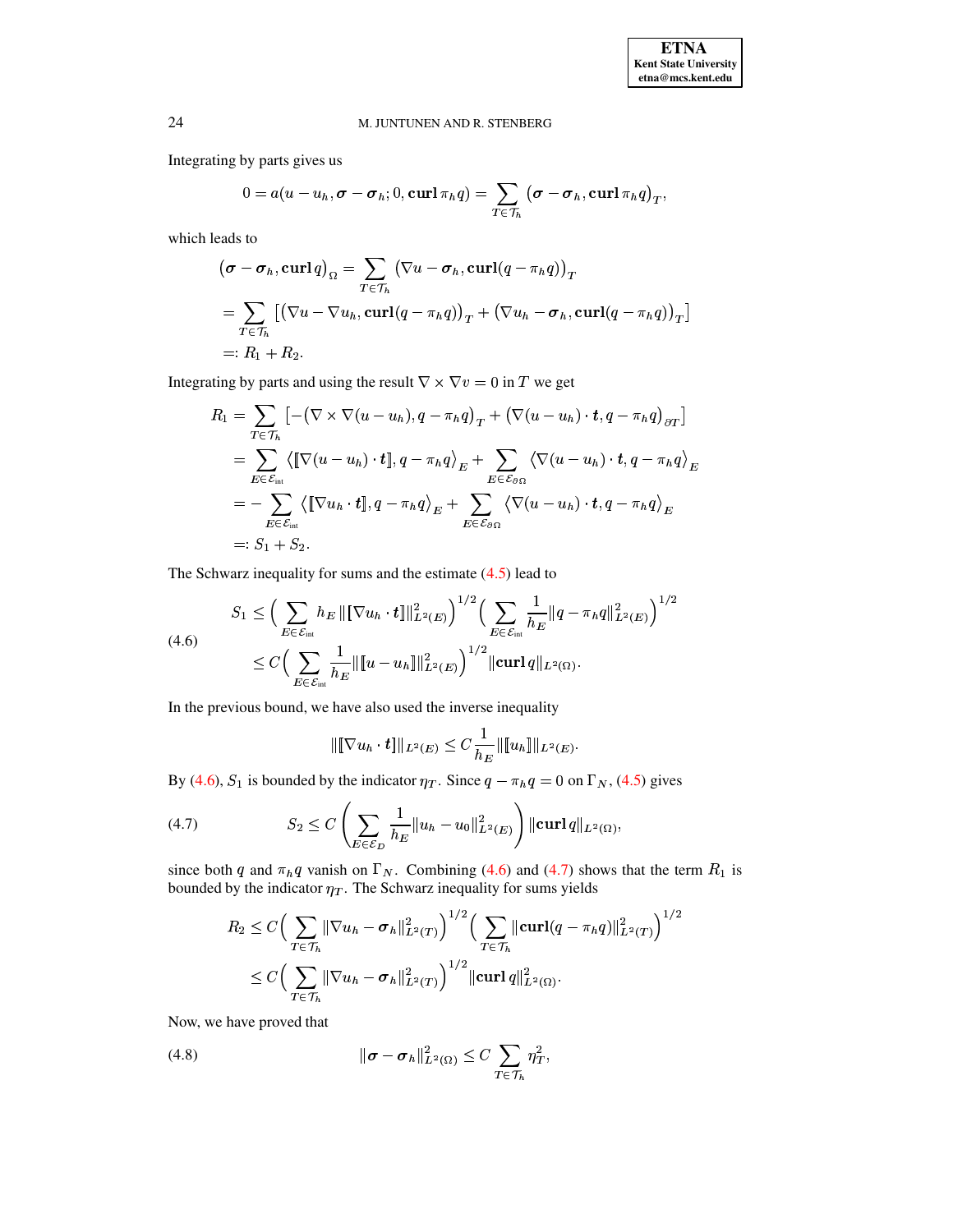and we still need to bound the second term in [\(4.1\)](#page-5-2). [\(4.8\)](#page-7-2) and the definition of  $\eta_T$  lead to

(4.9) 
$$
\sum_{T \in \mathcal{T}_h} \|\nabla(u - u_h)\|_{L^2(T)}^2 = \sum_{T \in \mathcal{T}_h} \|\sigma - \nabla u_h\|_{L^2(T)}^2
$$

$$
\leq 2 \sum_{T \in \mathcal{T}_h} \left[ \|\sigma - \sigma_h\|_{L^2(T)}^2 + \|\sigma_h - \nabla u_h\|_{L^2(T)}^2 \right] \leq C \sum_{T \in \mathcal{T}_h} \eta_T^2.
$$

Combining  $(4.1)$ ,  $(4.8)$ , and  $(4.9)$  completes the proof. O

Next we give the lower bound estimate. The claim follows from standard techniques, see [\[9\]](#page-15-8), and the proof is omitted here.

THEOREM 4.3. *There exists a positive constant C, such that* 

$$
\eta_T^2 \leq C \left( |u - u_h|_{H^1(\omega_T)}^2 + ||\boldsymbol{\sigma} - \boldsymbol{\sigma}_h||_{L^2(\omega_T)}^2 + h_T^2 ||f - f_h||_{L^2(\omega_T)}^2 + \frac{1}{h_T} ||u - u_h||_{L^2(\partial T)}^2 + h_T ||g - g_h||_{L^2(\partial T \cap \mathcal{E}_N)}^2 + \frac{1}{h_T} ||u_0 - u_{0,h}||_{L^2(\partial T \cap \mathcal{E}_D)}^2 \right).
$$

*Above* we denote with  $\omega_T$  the union of T and all the elements sharing an edge with T. With  $f_h$ ,  $g_h$  and  $u_{0,h}$  we denote the projections of the given data to the discrete space.

**5. Numerical results.** In this section we investigate the numerical performance of the Nitsche method. We show that the Nitsche method has the optimal convergence rate with respect to the mesh size  $h$ . After that we test the adaptive refinement based on the a posteriori error estimate. In all the computations, if not otherwise stated, the stability parameter is set to  $\gamma = 1$ . A choice which would produce an unstable Nitsche method for the non-mixed problem.

For simplicity we choose the unit square as the computational domain;  $\Omega = (0,1) \times$  $(0, 1)$ . To have a problem with typical corner singularities we choose our exact solution to be, in polar coordinates,

$$
u(r,\theta)=r^{\beta}\sin(\beta\theta),
$$

with the parameter  $\beta > 0$ . With  $\beta$  we can control the regularity of the solution, namely

$$
u \in H^{\beta+1-\delta}(\Omega),
$$

for all  $\delta > 0$ . The chosen exact solution u is harmonic ( $f = 0$ ) and we compute the boundary conditions from it, i.e., we define

$$
u_0 = u(r, \theta)
$$
 and  $g = \frac{\partial u(r, \theta)}{\partial n}$  on  $\partial \Omega$ .

Our model problem is:

$$
\begin{array}{c}\n\begin{array}{ccc}\n(0,1) & \Gamma_D & (1,1) \\
\hline\n\end{array} \\
\Gamma_D\n\end{array}\n\qquad\n\begin{array}{c}\n\begin{array}{ccc}\n\Gamma_D & (1,1) \\
\hline\n\end{array} \\
\Gamma_N\n\end{array}\n\qquad\n\begin{array}{c}\n\sigma - \nabla u = 0 & \text{on } \partial\Omega \\
\nabla \cdot \sigma = 0 & \text{on } \partial\Omega \\
u = u_0 & \text{on } \Gamma_D \\
\sigma \cdot n = g & \text{on } \Gamma_N\n\end{array}
$$

The convergence results are computed with parameter values  $\beta = 0.7, 1.3$  and 2.3. With this choice the solution belongs to  $u \in H^{1.7-\delta}(\Omega)$ ,  $H^{2.3-\delta}(\Omega)$  and  $H^{3.3-\delta}(\Omega)$ , respectively.

<span id="page-8-0"></span>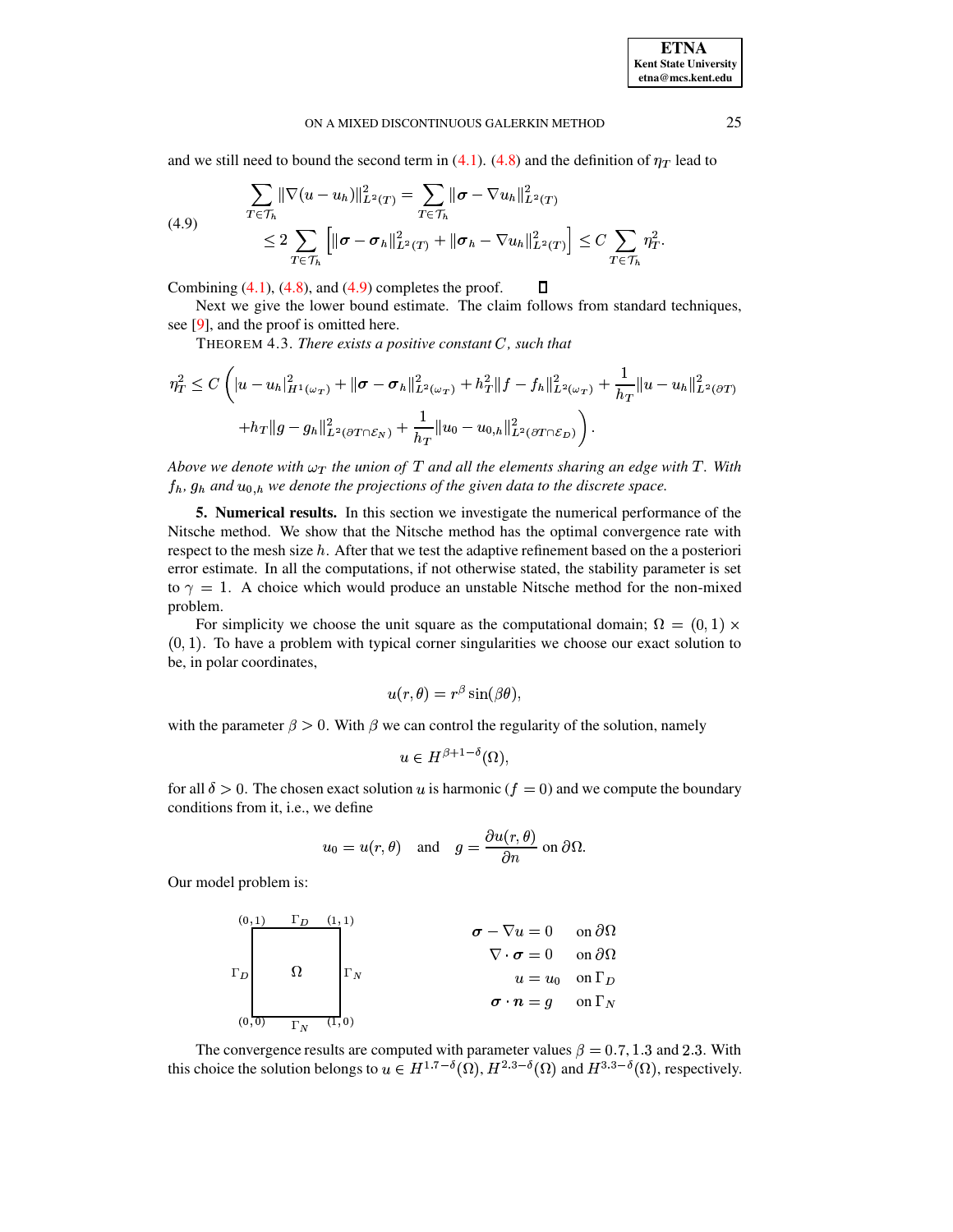

<span id="page-9-0"></span>FIG. 5.1. Solutions to the model problem with different values of the parameter  $\beta$ . On the left are the solutions with linear elements and on the right with parabolic elements. From top to bottom  $\beta$  has values 0.7, 1.3 and 2.3. *The mesh is of size*  $h = 0.25$ .

Figure [5.1](#page-9-0) shows the solutions for the chosen values of  $\beta$  with both linear and parabolic elements on a mesh of size  $h = 0.25$ .

In Figure [5.2](#page-10-0) we show the convergence of the error in the energy norm  $\|\cdot\|$ ,  $\|\cdot\|$  for both linear and parabolic elements, with different values of  $\beta$  and using a uniform mesh refinement. Both methods perform as expected by the analytical results. Note that the linear elements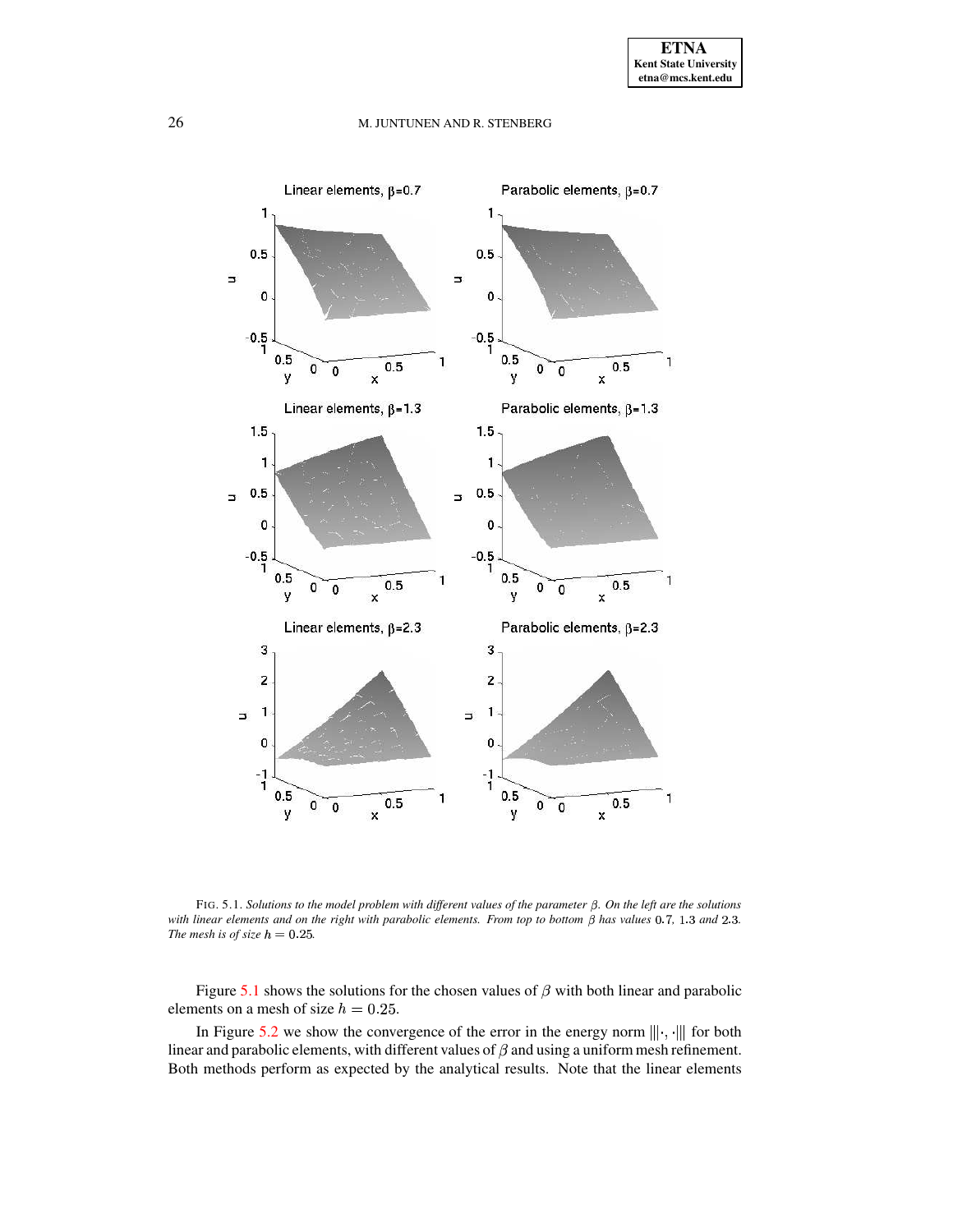

error



<span id="page-10-0"></span>FIG. 5.2. Convergence of the error in the energy norm in uniform mesh refinement for different values of  $\beta$ . The dotted lines are reference convergence rates of  $Ch^{0.7}$ ,  $Ch, Ch^{1.3}$  and  $Ch^2$ . The numerical values of the slopes *are in the legends.*

cannot take advantage of the regularity beyond  $u \in H^2(\Omega)$ . The numerical values of the slopes are given in the legends of the figures.

Next we test the adaptive mesh refinement based on the a posteriori error distribution. On each step we refine the elements that have larger error than the average elementwise error. The elementwise errors and the average elementwise error are given by the a posteriori error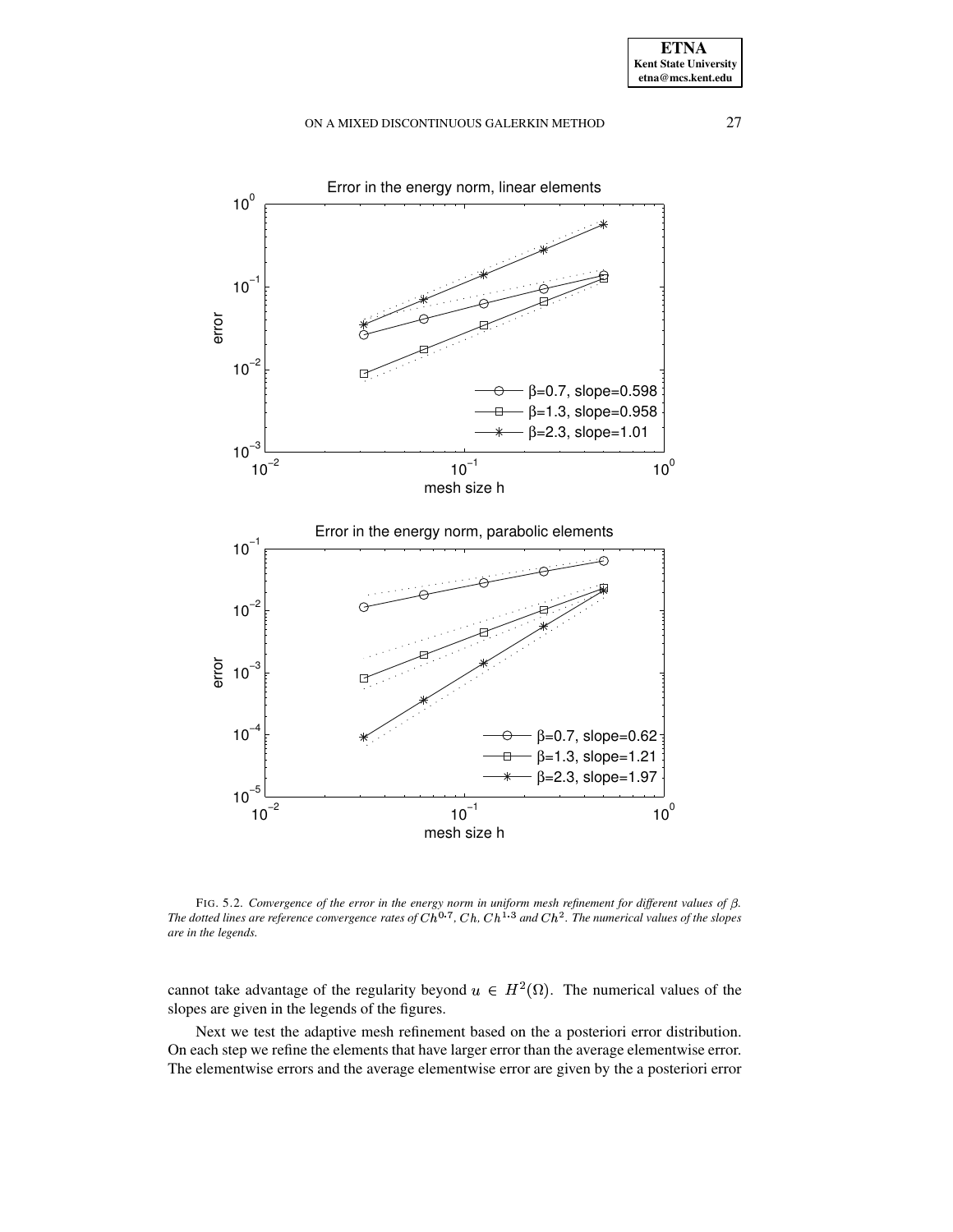

<span id="page-11-0"></span>FIG. 5.3. The first three meshes in the adaptive refinement with linear elements and  $\beta = 0.7$ . On the left the mesh and on the right the distribution of the a posteriori error. In the titles on the right we give the estimated and *the exact error in the energy norm. Here the non-regularity at the origin dominates the error.*

estimator. Figure [5.3](#page-11-0) shows the first three adaptive mesh refinements for linear elements with  $\beta = 0.7$ . The first mesh has the size  $h = 0.25$ . We see that the error indicator notices the singularity at the origin and refines there, but that the error at the origin is still dominant after two refinements. In Figure [5.4](#page-12-0) is the same computation with parabolic elements. Again the singularity at the origin dominates the error.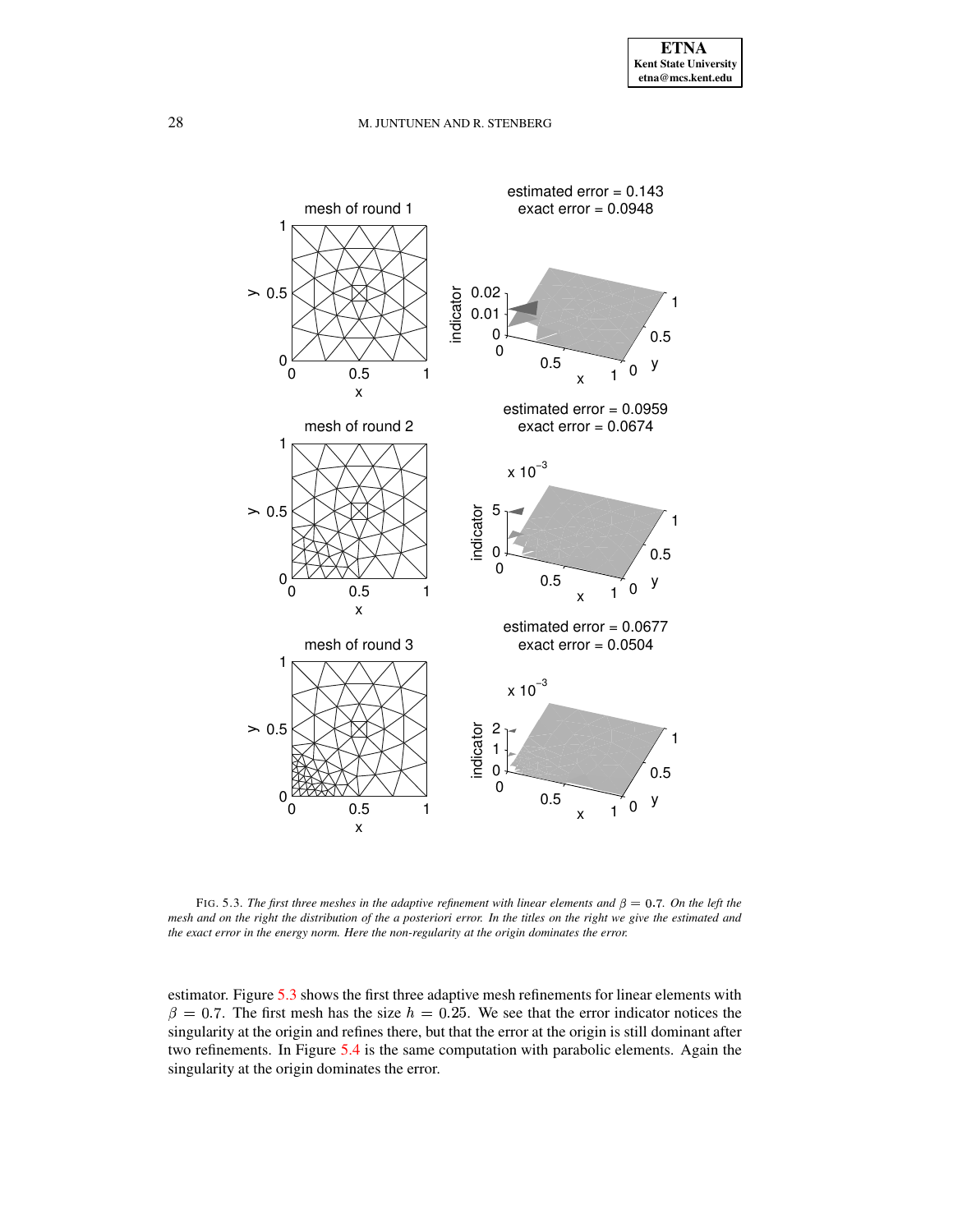

<span id="page-12-0"></span>FIG. 5.4. *The first three meshes in the adaptive refinement with parabolic elements and*  $\beta = 0.7$ *. On the left* the mesh and on the right the distribution of the a posteriori error. In the titles on the right we give the estimated and *the exact error in the energy norm. Here the non-regularity at the origin dominates the error.*

Figure [5.5](#page-13-0) shows three adaptive refinements for linear elements and  $\beta = 2.3$ . We see that the origin is not the dominant part here, instead the error indicator notices the large changes at the boundaries and refines there. In Figure [5.6](#page-14-0) we show the mesh refinements for parabolic elements. Now the origin is again the dominant part of the error since the parabolic elements are able to capture the large but smooth changes at the boundaries with larger elements.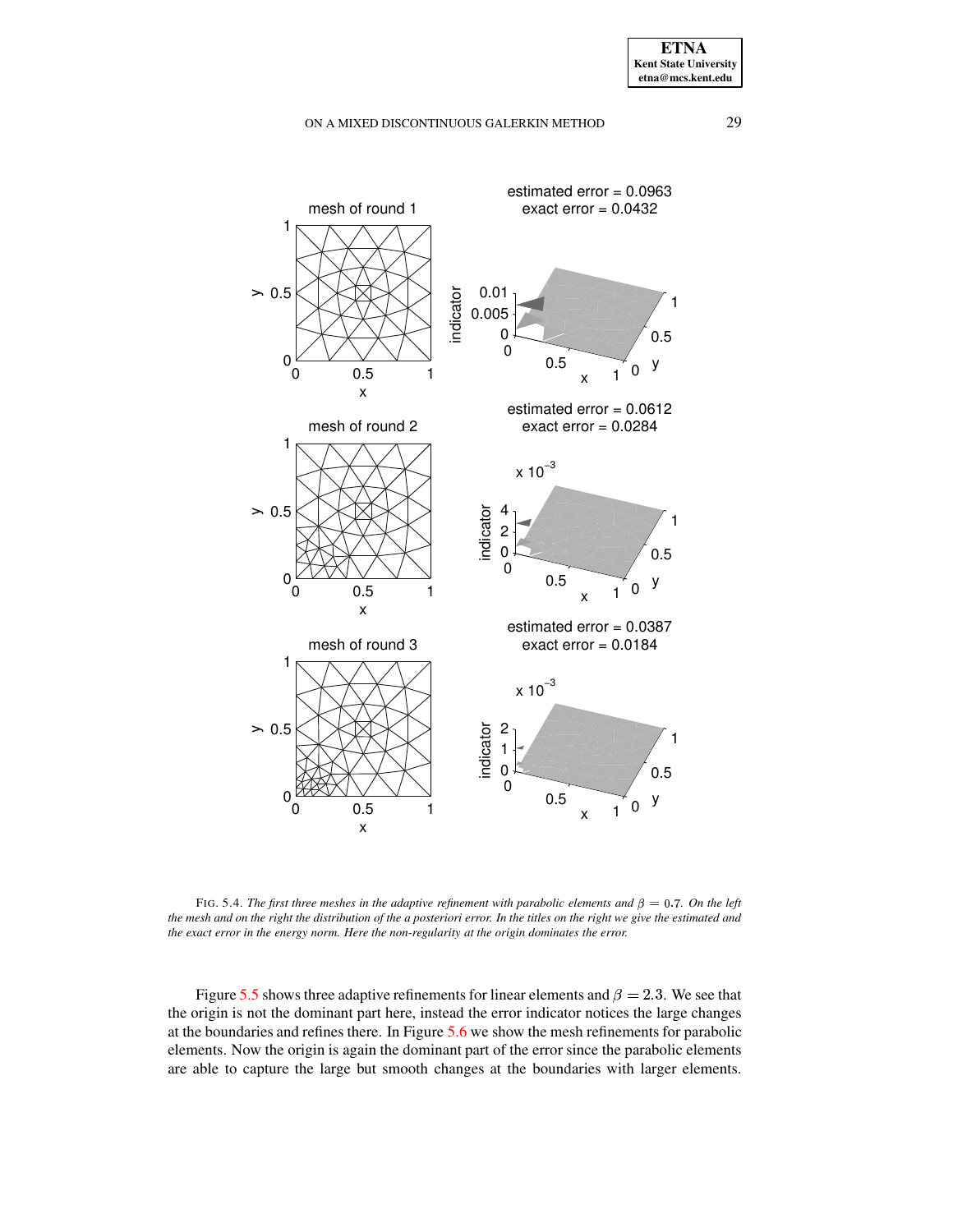

<span id="page-13-0"></span>FIG. 5.5. The first three meshes in the adaptive refinement with linear elements and  $\beta = 2.3$ . On the left the mesh and on the right the distribution of the a posteriori error. In the titles on the right we give the estimated and *the exact error in the energy norm. Now, the large changes at the boundaries dominate the error.*

Notice also the scales of the error when comparing to Figure [5.5.](#page-13-0)

Figures [5.3–](#page-11-0)[5.6](#page-14-0) also show the estimated error and the exact error in the energy norm. We see that both diminish at the same speed, as predicted by the theory.

**Acknowledgements.** We would like to thank the anonymous referees for their careful reading of the manuscript and their suggestions for improvements. This paper was partly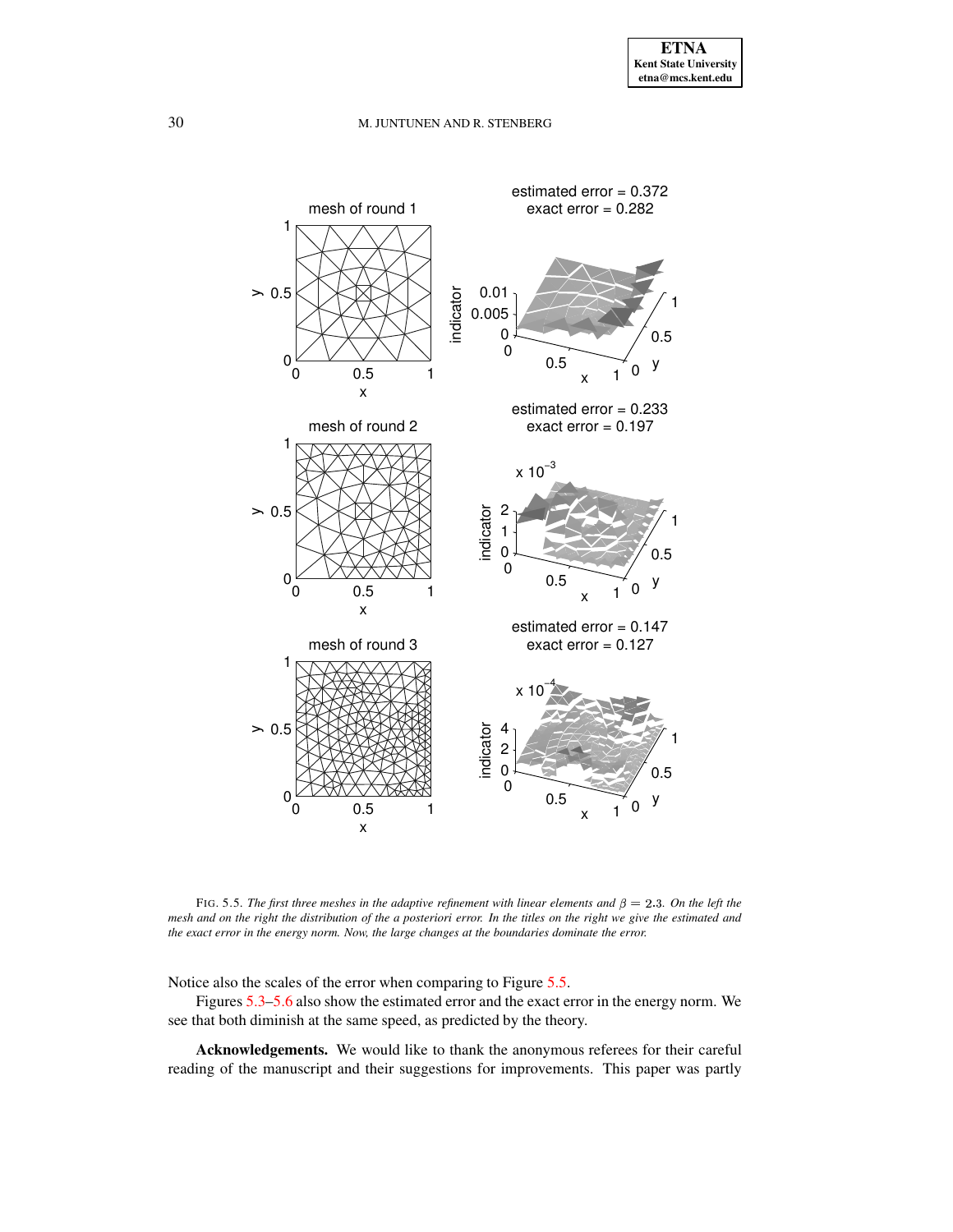

<span id="page-14-0"></span>FIG. 5.6. *The first three meshes in the adaptive refinement with parabolic elements and*  $\beta = 2.3$ *. On the left* the mesh and on the right the distribution of the a posteriori error. In the titles on the right we give the estimated and the exact error in the energy norm. Parabolic elements capture the large but smooth changes at the boundaries and *the singularity at the origin dominates the error.*

written when the second author was visiting Laboratoire Jacques-Louis Lions, Université Pierre et Marie Curie and he would like to thank Prof. Vivette Girault for the kind invitation and the hospitality. The work has been supported by the Finnish National Graduate School in Engineering Mechanics and TEKES, The National Technology Agency of Finland (project KOMASI, decision number 210622).